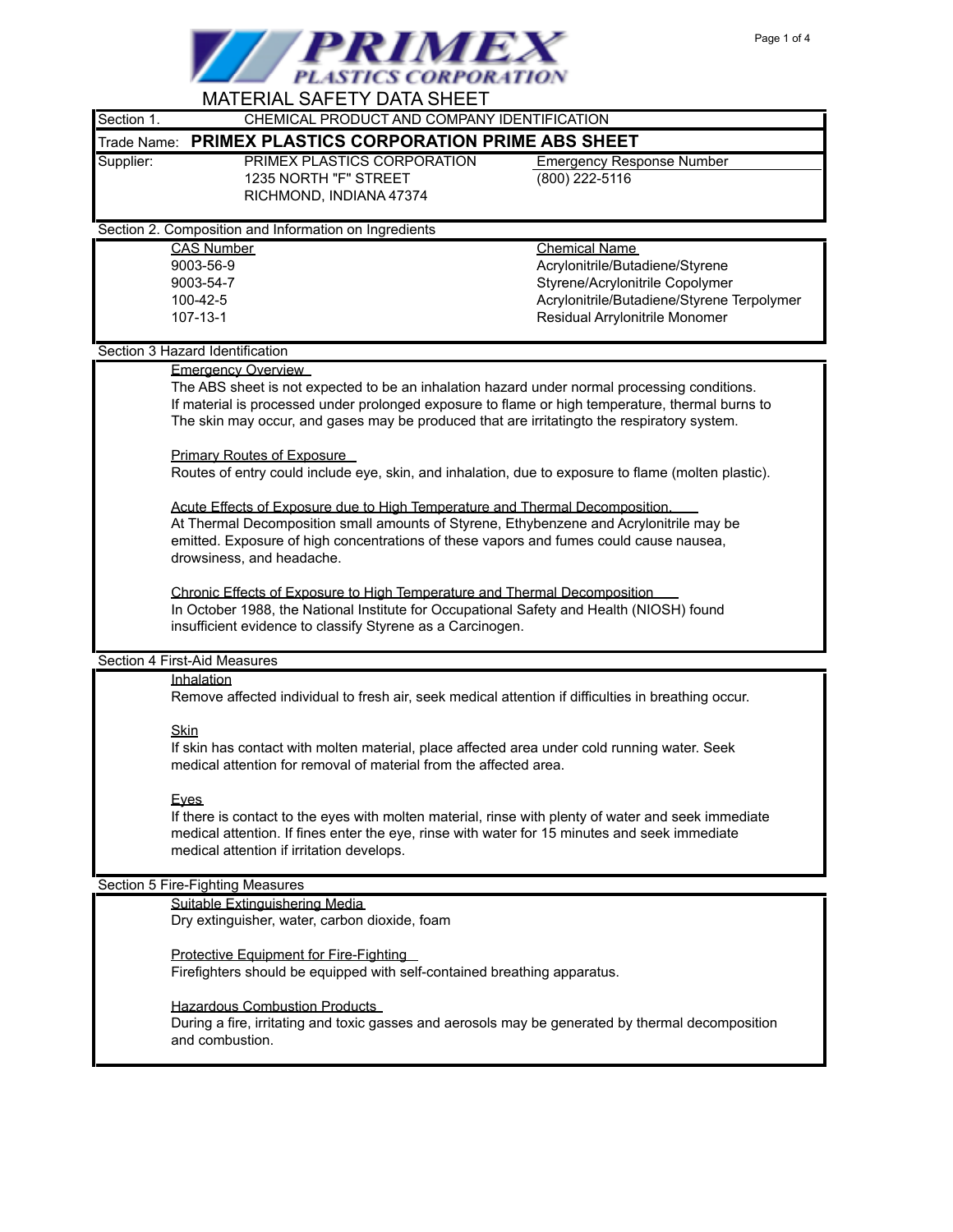## Section 6 Accidental Release Measures

The ABS material in sheet form is not applicable for this section.

# Section 7 Handling and Storage

#### **Handling**

Protect against flame and intense heat.

#### **Storage**

Store in well ventilated area, avoid extreme heat and any sources of ignition, or open flames.

#### Secondary Use / Reprocessing

When reprocessing material for secondary use, ground all handling equipment. Keep material and dust produced away from high heat and flame. Use good housekeeping practices when reprocessing material.

## Section 8 Exposure Controls and Personal Protection

Personal Protective Equipment

## Respiratory Protection

During processing, respiratory protection may not be necessary if ventilation is adequately provided. At excessive processing temperatures, breathing protection may be required.

## **Hand Protection**

Gloves may be required when processing the sheet due to sharp edges and when plastic is in the molten state.

#### Eye Protection

Safety glasses with side-shields are recommended.

# **General**

Avoid contact with molten material on the skin, eyes and clothing. Handle product in accordance with good industrial hygiene and safety practices.

### Section 9 Physical and Chemical Properties

Physical State and Appearance Solid ABS Sheet.

**Flashpoint** 730 deg. F - 752 deg. F (388 deg. C - 400 deg. C)

Autoignition Temperature 923 deg. F - 950 deg. F (495 deg. C - 510 deg. C)

Melting Point 180 deg. F - 225 deg. F (82 deg. C - 107 deg. C)

# Section 10 Stability and Reactivity

## Stability and Reactivity

This product in the finished state (sheet) is stable.

Incompatibility with Various Substances Reactive with strong oxidizing agents.

Decomposition Temperature Begins at approximately 500 deg. F (260 deg. C).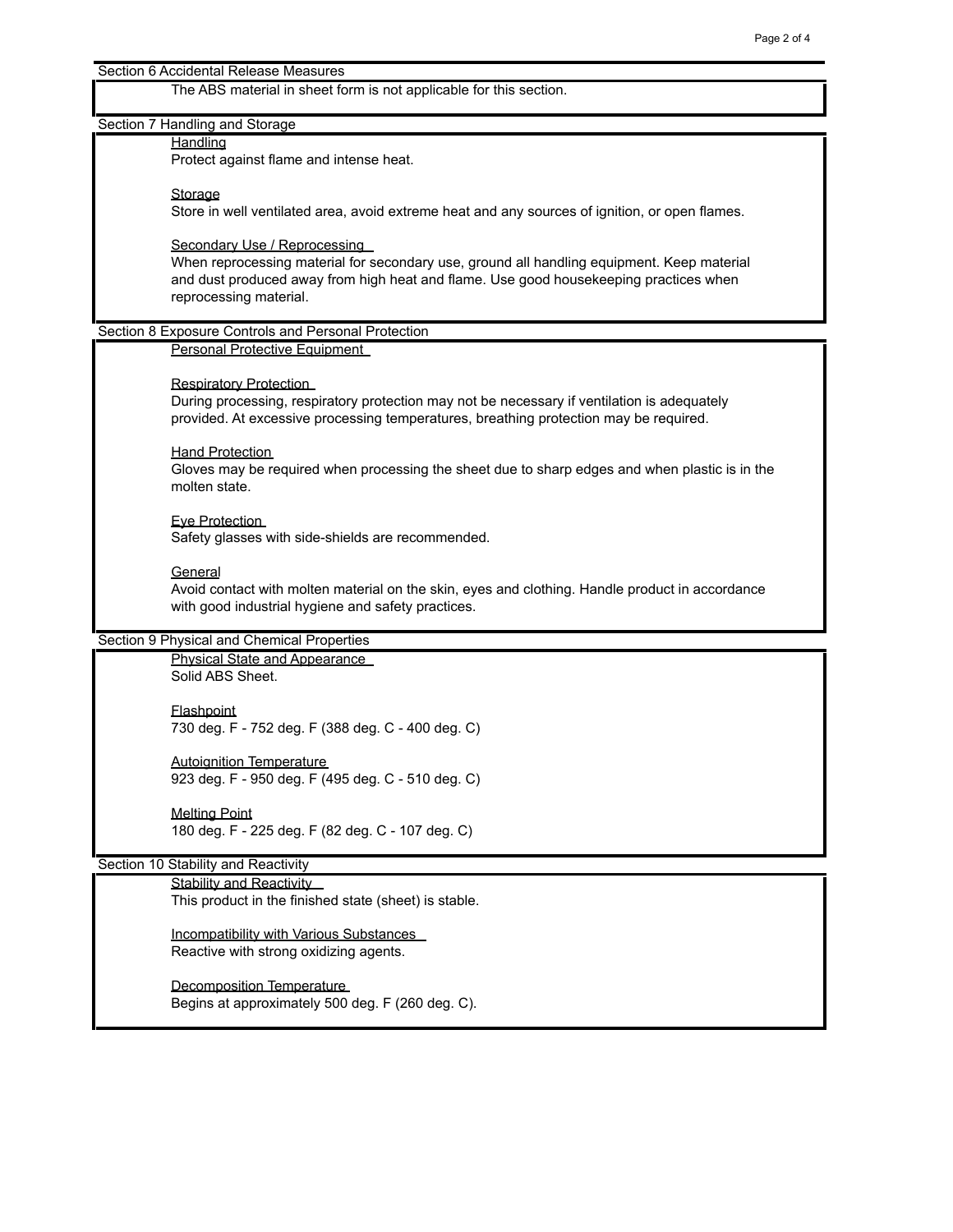Sectio 10 Stability and Reactivity Continued:

#### Hazardous Decomposition Products

Carbon Dioxide, Water, Carbon Monoxide, Hydrocarbons, Hydrogen cyanide and possibly some original monomers (styrene and acrylonitrile) are released as fumes and vapors when processing the sheet at high temperature and exposure to flame.

Section 11 Toxicological Information

## Chronic Effects on Humans

No specific information is available, but no ecological hazard is suspected.

Other Toxic Effects on Humans

In plastic sheet form, not considered dangerous to humans.

#### Section 12 Ecological Information

No information is available but no ecological hazard is suspected

Section 13 Disposal Considerations

Waste Information

Transfer to an approved disposal area in accordance with federal, state and local regulations.

#### Section 14 Transport Information

DOT Classification

Not a DOT controlled or regulated material (U.S.A)

## Section 15 Regulatory Information

OSHA Classification

This product is hazardous under the criteria of the Federal OSHA Hazard Communication Standard 29 CFR 1910.1200.

#### **TSCA**

Components of this product are listed on the TSCA Inventory.

## **CERLA**

This material is not subject to special reporting under the requirements of the Comprehensive Environment Response, Compensation and Liability Act.

# SARA Title III

Section 302 Extremely Hazardous Substances. None reported.

Section 311/312 Hazard Categories Immediate Health Hazard; Delayed Health Hazard

#### RCRA Status

It is the responsibility of the product user to determine at the time of disposal of the material, if it should be classified as a hazardous waste. (40 CFR 261.20.24)

#### **State Regulations**

No Proposition 65 chemicals present at levels that would require a warning under the California Safe Drinking Water and Toxic Enforcement Act.